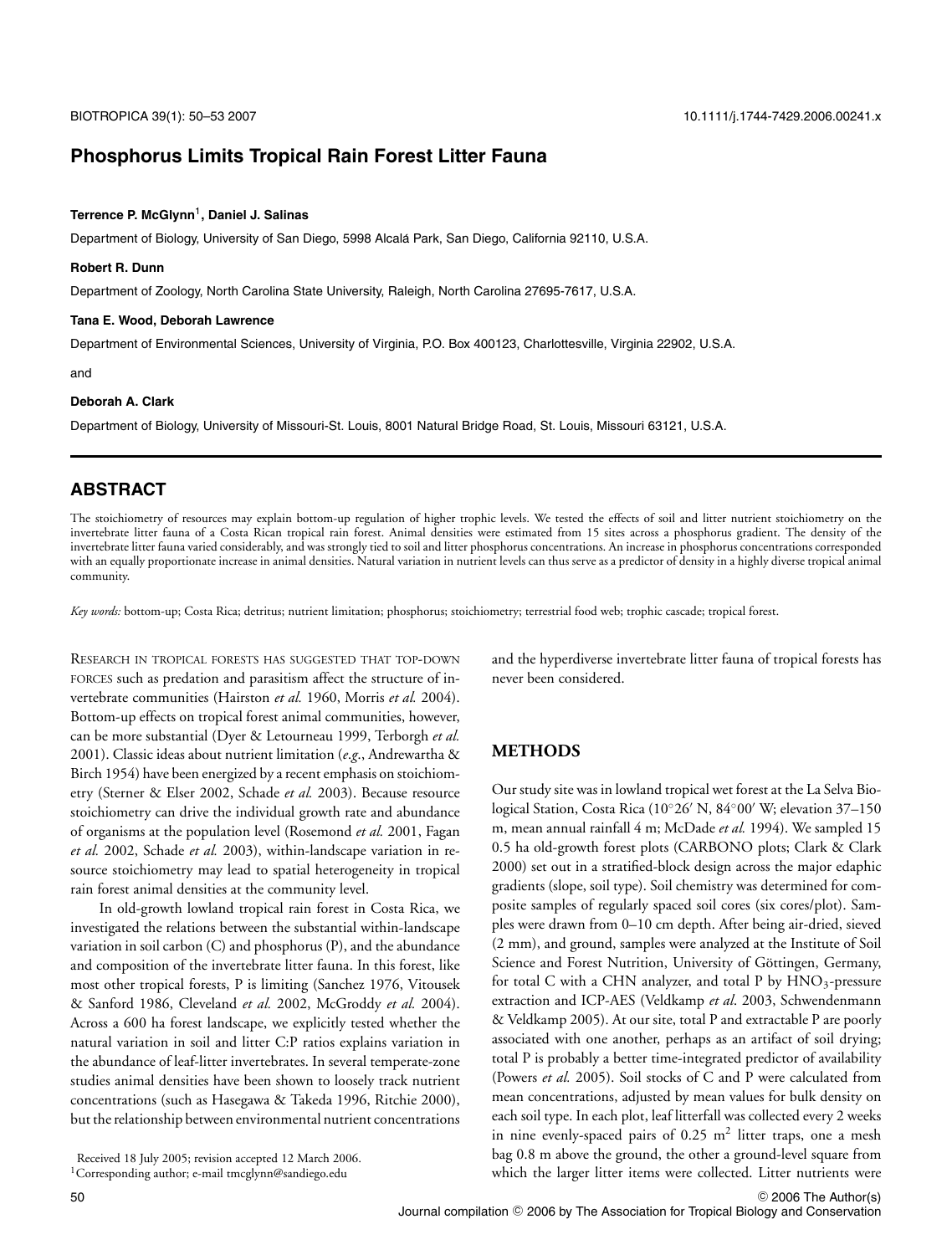analyzed in the Department of Environmental Sciences, University of Virginia. We performed a modified Kjehldahl digestion on the oven-dried (< 70◦C), ground leaf litter to determine P concentration. Leaf litter C concentrations were determined by dry combustion.

Invertebrate densities were sampled using pitfall traps; methods follow Bestelmeyer *et al.* (2000). Ten traps were used at each of the 15 plots; the traps were half-filled with 70% ethanol and left in the field for 96 h with trapping timed for simultaneous collection across edaphic types. The depth of leaf litter for each trap was assessed as the mean litter depth measured by inserting a wire vertically through the litter layer at four points adjacent to the trap (20 cm from the trap edge in each cardinal direction).

Macroscopic litter-dwelling animals—those visible to the naked eye—were counted and sorted to the taxonomic level required to establish adult trophic level when possible. For some common taxa, this was established by identification to order. Most beetles were assigned to trophic level based on family associations; bark beetles and rove beetles accounted for the majority of beetles. A small fraction of specimens were unable to be categorized by trophic level, because of a broad diet or lack of information about their natural history; these were excluded from trophic groups, but included in the measurement of overall density. Animals known to primarily consume other animals were classified as predators. Statistical analyses were performed using JMP (version 5.1.2, SAS Institute, Inc.). No transformations on data were performed. We use the term detritivore in the most general sense, including animals feeding directly upon detritus as well as microbial grazers. We created a correlation matrix to observe the relationships among faunal, litter, and nutrient variables, and performed multiple regressions using invertebrate density as the independent variable. We also present some of these results with simple linear regression.

#### **RESULTS**

We collected and identified 5080 individual invertebrates from 15 plots, and calculated the density using the mean number of individuals per trap. Springtails (Collembola, 59%) and bark beetles (Scolytidae, 34%) were the principal detritivores, and rove beetles (Staphylinidae, 24%) and spiders (Araneae, 54%) were the main predators.

Invertebrate densities were negatively related to soil C:P (Table 1; Fig. 1a;  $P = 0.01$ ,  $F_{1,12} = 6.43$ ) and litter C:P (Fig. 1b;  $P =$ 0.02,  $F_{1,12} = 6.4$ ). Soil C:P and leaf-litter C:P were closely linked to one another (Fig. 1c;  $P = 0.009$ ,  $F_{1,13} = 9.5$ ). Litter depth did not explain invertebrate densities (Fig. 1d). Multiple regression of invertebrate density as a function of soil C:P and leaf-litter C:P (adjusted  $R^2 = 0.33$ ,  $P = 0.036$ ;  $F_{2,12} = 4.4$ ) did not explain more variance than either variable alone, whereas multiple regression with litter depth, soil C:P and leaf-litter C:P as independent variables appreciably increased the correlation coefficient (adjusted  $R^2$  = 0.47,  $P = 0.018$ ;  $F_{3,11} = 5.2$ ). The ratio of detritivores per predator was significantly negatively related to soil C:P ( $R^2 = 0.38; P = 0.01;$  $F_{1,13} = 8.04$ ;  $y = -0.03 \times + 14.4$ ) and with a similar relationship to litter C:P that was marginally nonsignificant ( $R^2 = 0.24$ ;  $P =$ 0.06;  $F_{1,13} = 4.09$ ).

## **DISCUSSION**

Our results suggest that much of the variation in the density of litter invertebrates across a rain forest landscape can be explained by the effects of nutrient limitation. While predation or parasitism can be important to the density of detritivores in lowland tropical forest leaf litter at some scales (Franks & Bossert 1983, Letourneau & Dyer 1998, Beard *et al.* 2003, Kaspari & O'Donnell 2003), it appears that resource ratios can determine within-landscape variation in the density of the invertebrate fauna overall.

To our knowledge, this is the first demonstration of explicit links among soil stoichiometry, litter stoichiometry and the density of invertebrate litter fauna in a tropical rain forest. Although most primary production is consumed by detritivores and not by herbivores, detrital food webs have been largely ignored in empirical studies and models of forest processes (Moore*et al.* 2004). Nutrientdriven spatial heterogeneity in the detrital food webs of tropical rain

|                     | Total animals | Detritivores | Predators                | Litter depth             | Soil $C: P$       | Litter C:P |  |
|---------------------|---------------|--------------|--------------------------|--------------------------|-------------------|------------|--|
| <b>Total Animal</b> |               | $0.994***$   | 0.507                    | $-0.029$                 | $-0.639**$        | $-0.575*$  |  |
| Detritivores        |               |              | 0.441                    | $-0.043$                 | $-0.663**$        | $-0.588*$  |  |
| Predators           |               |              | $\overline{\phantom{0}}$ | 0.175                    | 0.005             | $-0.035$   |  |
| Litter depth        |               |              |                          | -                        | 0.456             | 0.480      |  |
| Soil C:P            | -             |              |                          | $\overline{\phantom{0}}$ | $\qquad \qquad -$ | $0.650**$  |  |
| Springtails         | $0.894***$    | $0.894***$   | $0.541*$                 | 0.149                    | $-0.416$          | $-0.482$   |  |
| Bark beetles        | $0.695**$     | $0.709**$    | 0.098                    | $-0.370$                 | $-0.763***$       | $-0.495$   |  |
| Spiders             | $0.673**$     | $0.636**$    | $0.705***$               | $-0.254$                 | $-0.533*$         | $-0.247$   |  |
| Rove beetles        | 0.143         | 0.099        | 0.444                    | $0.678**$                | 0.437             | 0.059      |  |
|                     |               |              |                          |                          |                   |            |  |

TABLE 1. *Correlation matrix of litter invertebrate fauna and litter properties.*

Values indicate  $r$ ;  $*$  indicates  $P < 0.05$ ;  $* P < 0.01$ ;  $* * P < 0.001$ . The values used for all faunal variables are the mean values for individuals per trap. Correlations among taxonomic groups are excluded from analysis.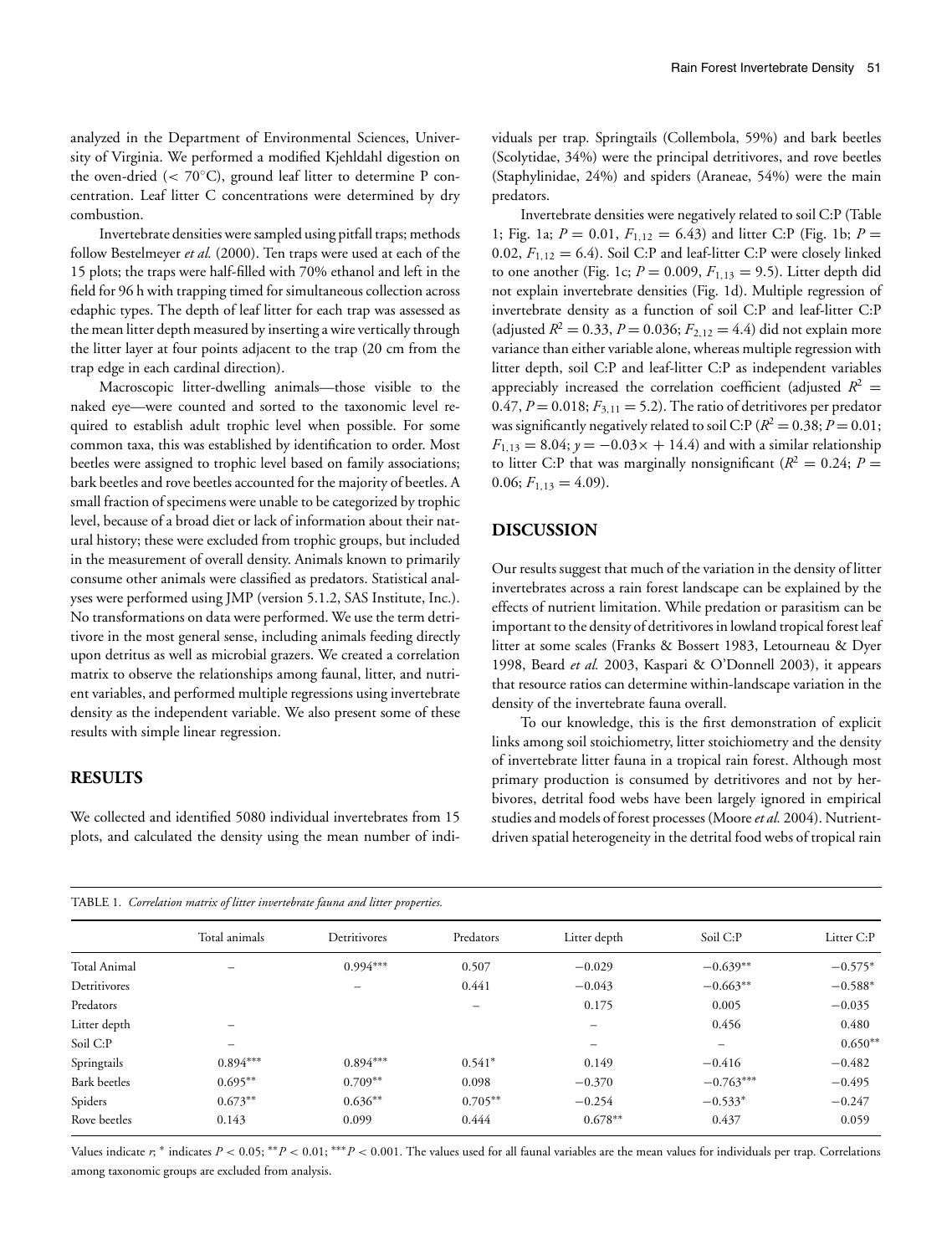

FIGURE 1. Relationships among litter animal density, soil, and litter C:P and litter depth. Environments richer in P have greater animal densities (A and B); the C:P of soil and litter are coupled (C); and litter depth is independent of animal density (D;  $R^2 < 0.01$ ). Lines represent linear regressions,  $P < 0.05$ .

forests may explain community dynamics. Trophic cascades in forest floor detrital systems are thought to be far weaker than in other food webs (Shurin *et al.* 2002). However, soil C:P concentrations actually explained more variation in the forest floor community we studied than has been explained in any other study. Bottom-up trophic cascades could be a key factor structuring the hyperdiverse invertebrate communities in this biome.

The number detritivores per predator varied predictably with the C:P gradient, suggesting that nutrient concentrations or growth rates of detritivores may influence the density of the predator community (Sterner & Elser 2002). Elevated numbers of predators do not result in a decrease in detritivores, as they demonstrate a weak positive correlation. In higher P environments, the higher densities of detritivores may be regulated by two ways. First, the productivity of detritivores may be greater in higher P environments through many potential physiological mechanisms. Second, rates of predation might be lower in high P environments, potentially because the stoichiometry of the detritivores themselves may satiate predators more readily than in low P environments.

Tropical rain forests have long been seen as extremely complex systems where the drivers of density, diversity, and biomass must also be complex (Denslow & Chazdon 2002). At least for one tropical forest, faunal assemblage patterns and abundance can be predicted by remarkably simple and easily measured stoichiometric parameters.

### **ACKNOWLEDGMENTS**

J. Duncan, R. Lee, and H. Ospina participated in sampling. M. Ardon, C. Cardelús, L. Dyer, Z. Cardon, R. Matlock, M. Sanchez, C. Tillberg, and anonymous referees contributed valuable insights. Support for the collaboration was provided by NSF (Grant OISE-042748), and the CARBONO plots and litter collections were supported by NSF (Grant DEB-9629245), the Andrew W. Mellon Foundation, and by the TEAM Initiative of Conservation International, which is made possible by the Gordon and Betty Moore Foundation.

## **LITERATURE CITED**

- ANDREWARTHA, H. G., AND L. C. BIRCH. 1954. The distribution and abundance of animals. University of Chicago Press, Chicago.
- BEARD, K. H., A. K. ESCHTRUTH, K. A. VOGT, D. J. VOGT, AND F. N. SCATENA. 2003. The effects of the frog *Eleutherodactylus coqui* on invertebrates and ecosystem processes at two scales in the Luquillo Experimental Forest, Puerto Rico. J. Trop. Ecol. 19: 607–617.
- BESTELMEYER, B. T., D. AGOSTI, L. E. ALONSO, C. R. F. BRANDÃO, AND W. L. BROWN JR. 2000. Field techniques for the study of ground-dwelling ants: An overview, description and evaluation. *In* D. Agosti, L. Alonso, J. Majer, and T. Schultz (Eds.). Ants: Standard methods for measuring and monitoring biodiversity, pp. 122–144. Smithsonian Institution Press, Washington, D.C.